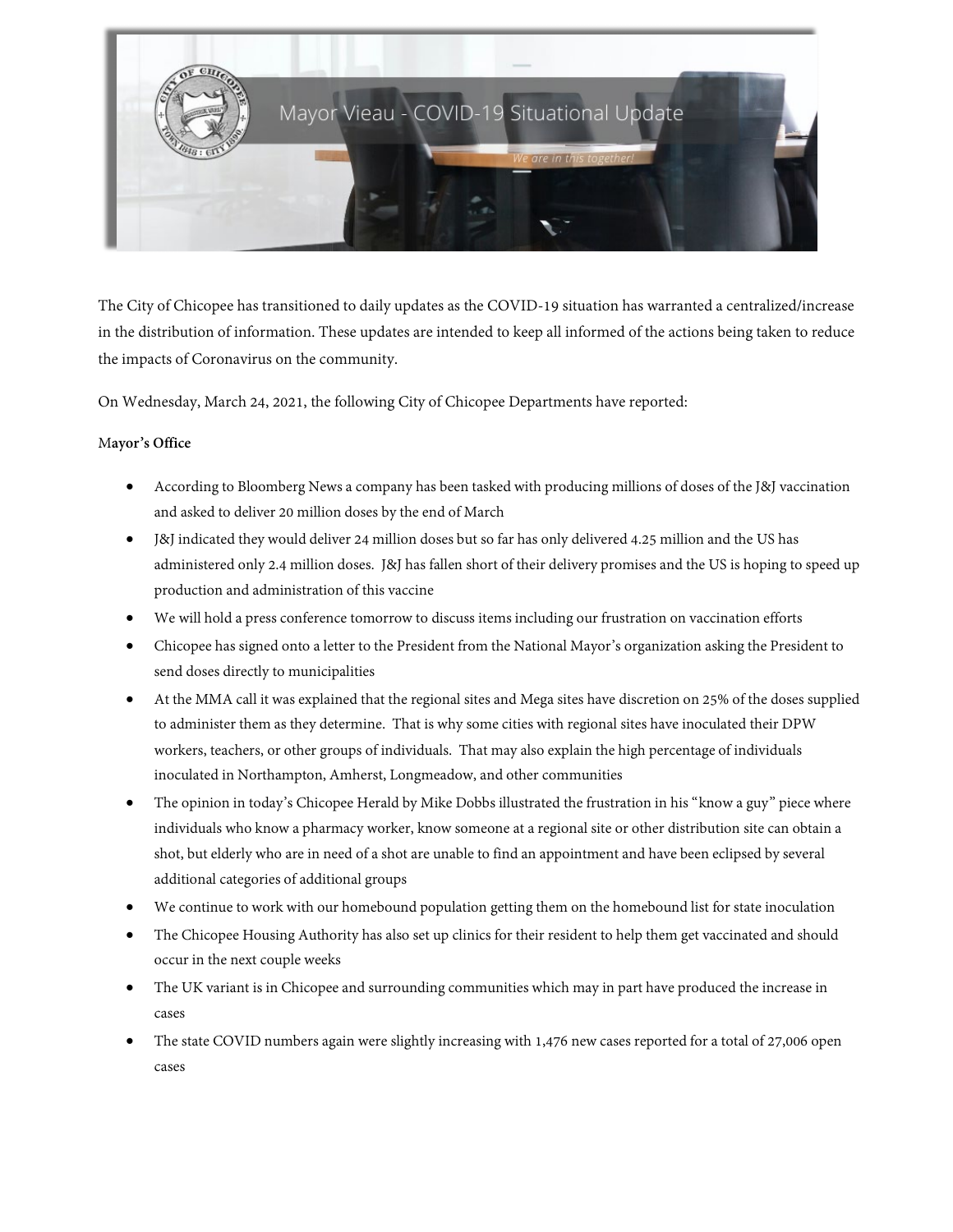- The state numbers were 20 new deaths and 608 cases in hospitals, with 148 in an ICU. The average age of hospitalization remained at 61 years old
- The state seven day average positivity rate climbed above 2% with an increase to 2.20%
- Testing is active with 49,100 molecular tests reported bringing cumulative tests to 18,094,681 tests

## **Health**

- We have seen our city numbers trend in the wrong direction and will stay Red on the risk scale tomorrow
- City Case Counts
	- o There are 144 open cases
	- o There are 26 deaths
	- o 115 N/A
	- o 3,276 recovered
	- o A total of 3,561 cases to date
- We were notified we have the UK variant in Chicopee and the state will stop checking for the variant now that it is present in the community
- The seven children who tested positive for COVID have spread the virus to their siblings and families

#### **Police Department**

- Status Quo on services
- We still have one officer out on long-term recovery

#### **Fire Department**

- Status quo on services with one firefighter out on long-term recovery
- Two officers have tested positive for the virus and are in quarantine

#### **Emergency Management**

• Services and staffing continue

#### **Safety**

- Status Quo on staffing
- There were 50 tests administered today before the meeting
- Yesterday's LEPC meeting with local hospitals showing an uptick in cases but with capacity to treat individuals
- The health care providers believe the next three weeks will produce an increase in cases with the variant in the community and the result of spring break and social functions
- We had 50 tests on Monday with six positive results resulting in a positivity rate of 12.24
- For the Chicopee only individuals, including repeat test takers we had a positivity rate of 9.30%